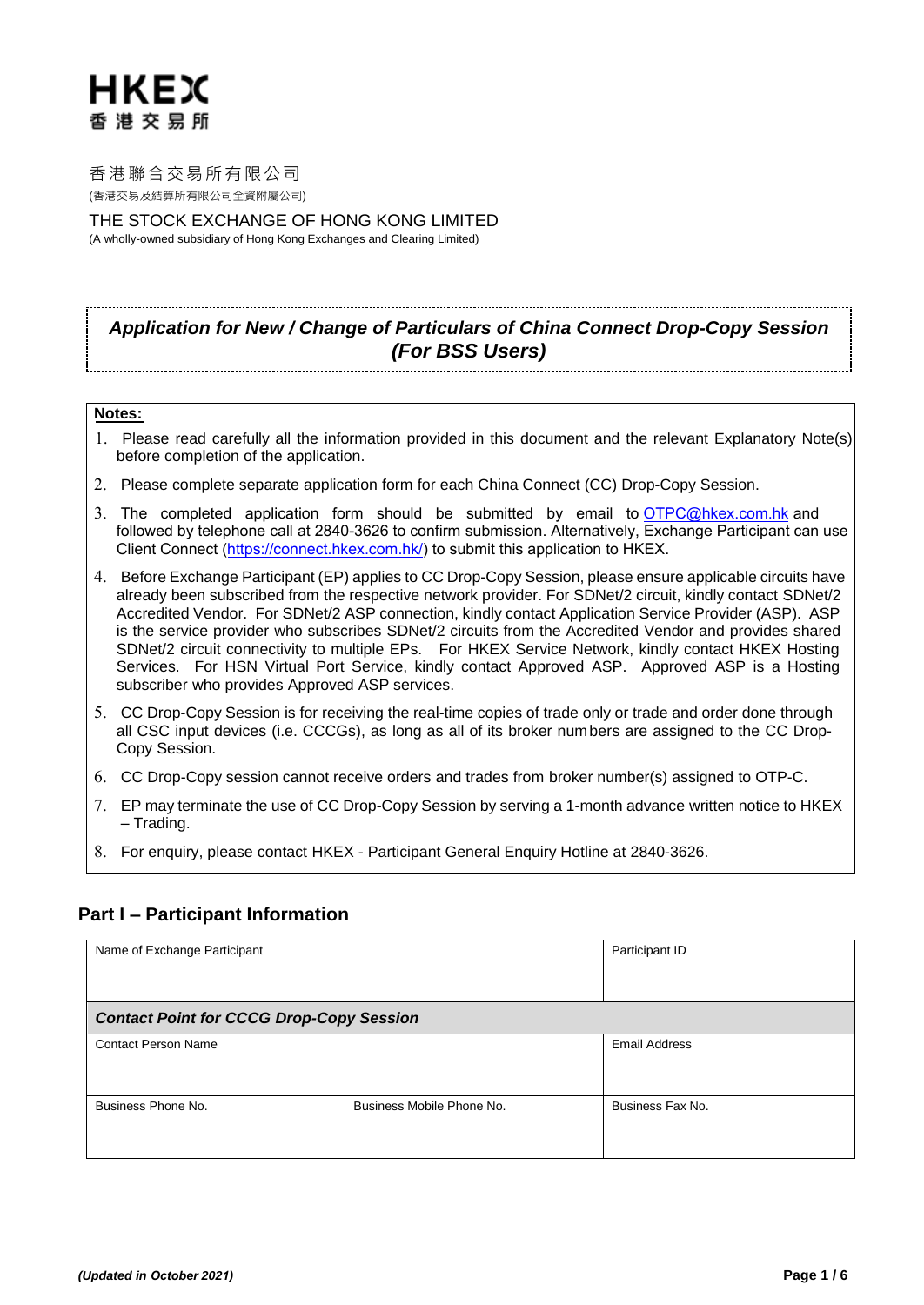# **Part II – New Application / Change Notification Details** *[please tick the appropriate box(es) below]*

| New Application |
|-----------------|
|-----------------|

□ Notification of Change of Particulars of CC Drop-Copy Session (Effective Date\* : )

*\* The application should be submitted to HKEX at least 3 CSC trading days<sup>1</sup> before the effective date. HKEX reserves the right to change the effective date.*

| (to be completed by HKEX for new<br>Comp ID for the CC Drop-Copy Session :<br>1)<br>application)<br>$\Box$<br>Orders & Trades<br>Type of Drop-Copy Service:<br>□<br>Trades only<br>2)<br>*There is no enquiry function in China Connect Central Gateway. EP may capture the real-time copies of orders and trades from China<br>Connect Drop-Copy Service to its internal database for enquiry purpose.<br><b>FIX</b><br>$\Box$<br>$\Box$<br>Protocol for the CC Drop-Copy Session:<br>Binary<br>3)<br>Connection Information to CC Drop-Copy Session :<br>4)<br>1 <sup>st</sup> BSS IP Address : |                                  |
|---------------------------------------------------------------------------------------------------------------------------------------------------------------------------------------------------------------------------------------------------------------------------------------------------------------------------------------------------------------------------------------------------------------------------------------------------------------------------------------------------------------------------------------------------------------------------------------------------|----------------------------------|
|                                                                                                                                                                                                                                                                                                                                                                                                                                                                                                                                                                                                   |                                  |
|                                                                                                                                                                                                                                                                                                                                                                                                                                                                                                                                                                                                   |                                  |
|                                                                                                                                                                                                                                                                                                                                                                                                                                                                                                                                                                                                   |                                  |
|                                                                                                                                                                                                                                                                                                                                                                                                                                                                                                                                                                                                   |                                  |
|                                                                                                                                                                                                                                                                                                                                                                                                                                                                                                                                                                                                   |                                  |
| <u> The Common School (1989)</u>                                                                                                                                                                                                                                                                                                                                                                                                                                                                                                                                                                  |                                  |
| Secondary Circuit No.:<br>Primary Circuit No.:                                                                                                                                                                                                                                                                                                                                                                                                                                                                                                                                                    |                                  |
| Installation Address:                                                                                                                                                                                                                                                                                                                                                                                                                                                                                                                                                                             |                                  |
| Network Provider<br>Type of Network                                                                                                                                                                                                                                                                                                                                                                                                                                                                                                                                                               | <b>Circuit Installation Date</b> |
| ❏<br>SDNet/2                                                                                                                                                                                                                                                                                                                                                                                                                                                                                                                                                                                      |                                  |
| ❏<br><b>HKT</b><br>◻<br>SDNet/2 ASP Connection                                                                                                                                                                                                                                                                                                                                                                                                                                                                                                                                                    |                                  |
| $\Box$ HKBNES                                                                                                                                                                                                                                                                                                                                                                                                                                                                                                                                                                                     |                                  |
| $\Box$<br><b>HKEX Service Network (HSN)</b>                                                                                                                                                                                                                                                                                                                                                                                                                                                                                                                                                       |                                  |
| $\Box$ HKEX Hosting                                                                                                                                                                                                                                                                                                                                                                                                                                                                                                                                                                               |                                  |
| ❏<br><b>HSN Virtual Port Service</b><br>Services                                                                                                                                                                                                                                                                                                                                                                                                                                                                                                                                                  |                                  |
| (Approved ASP Name: 1990)                                                                                                                                                                                                                                                                                                                                                                                                                                                                                                                                                                         |                                  |
| Connection Information to Backup CC Drop-Copy Session :<br>5)                                                                                                                                                                                                                                                                                                                                                                                                                                                                                                                                     |                                  |
| 2 <sup>nd</sup> BSS IP Address :                                                                                                                                                                                                                                                                                                                                                                                                                                                                                                                                                                  |                                  |
| Primary Circuit No.:<br>Secondary Circuit No.:                                                                                                                                                                                                                                                                                                                                                                                                                                                                                                                                                    |                                  |
| Installation Address:                                                                                                                                                                                                                                                                                                                                                                                                                                                                                                                                                                             |                                  |
| Network Provider<br><b>Type of Network</b>                                                                                                                                                                                                                                                                                                                                                                                                                                                                                                                                                        | <b>Circuit Installation Date</b> |
| ❏<br>SDNet/2<br>$\Box$ HKT                                                                                                                                                                                                                                                                                                                                                                                                                                                                                                                                                                        |                                  |
| ❏<br>SDNet/2 ASP Connection                                                                                                                                                                                                                                                                                                                                                                                                                                                                                                                                                                       |                                  |
| U HKBNES                                                                                                                                                                                                                                                                                                                                                                                                                                                                                                                                                                                          |                                  |
| $\Box$<br><b>HKEX Service Network (HSN)</b>                                                                                                                                                                                                                                                                                                                                                                                                                                                                                                                                                       |                                  |
| <b>HKEX Hosting</b><br>⊔                                                                                                                                                                                                                                                                                                                                                                                                                                                                                                                                                                          |                                  |
| <b>HSN Virtual Port Service</b><br>❏<br>Services                                                                                                                                                                                                                                                                                                                                                                                                                                                                                                                                                  |                                  |
|                                                                                                                                                                                                                                                                                                                                                                                                                                                                                                                                                                                                   |                                  |

 $1$  "CSC trading day" is as defined in the Rules of the Exchange.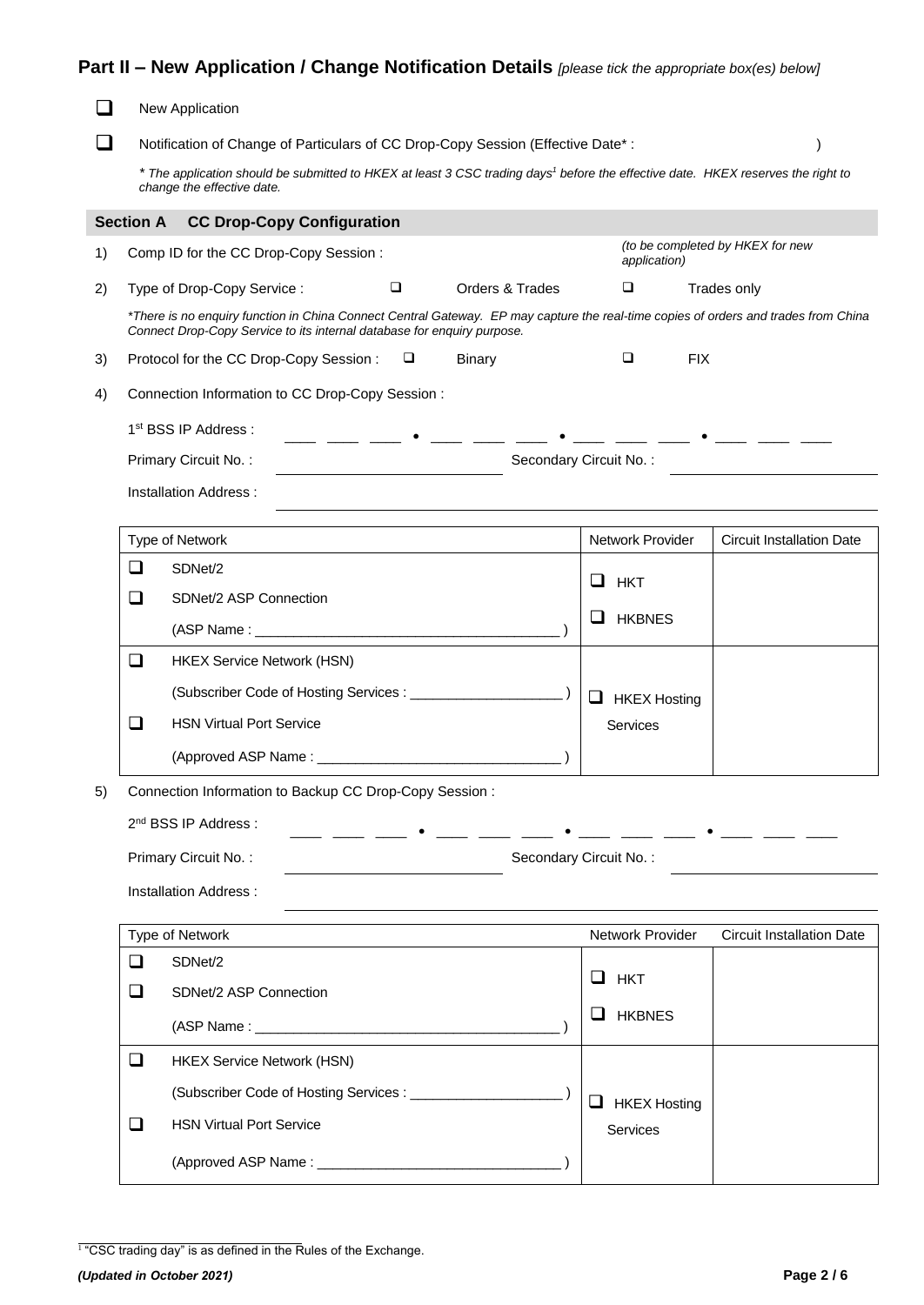Comp ID : 3 rd BSS IP Address : \_\_\_\_ \_\_\_\_ \_\_\_\_ \_\_\_\_ \_\_\_\_ \_\_\_\_ \_\_\_\_ \_\_\_\_ \_\_\_\_ \_\_\_\_ \_\_\_\_ \_\_\_\_ Primary Circuit No. : Secondary Circuit No. : Installation Address : Type of Network Network Network Provider | Circuit Installation Date SDNet/2  $\Box$  HKT  $\Box$  HKBNES SDNet/2 ASP Connection (ASP Name : \_\_\_\_\_\_\_\_\_\_\_\_\_\_\_\_\_\_\_\_\_\_\_\_\_\_\_\_\_\_\_\_\_\_\_\_\_\_\_\_ ) **HKEX Service Network (HSN)**  $\Box$  HKEX Hosting Services (Subscriber Code of Hosting Services : \_\_\_\_\_\_\_\_\_\_\_\_\_\_\_\_\_\_\_\_ ) **HSN Virtual Port Service** (Approved ASP Name : \_\_\_\_\_\_\_\_\_\_\_\_\_\_\_\_\_\_\_\_\_\_\_\_\_\_\_\_\_\_\_\_ ) 4 th BSS IP Address : \_\_\_\_ \_\_\_\_ \_\_\_\_ \_\_\_\_ \_\_\_\_ \_\_\_\_ \_\_\_\_ \_\_\_\_ \_\_\_\_ \_\_\_\_ \_\_\_\_ \_\_\_\_ Primary Circuit No. : Secondary Circuit No. : Installation Address : Type of Network Network Network Provider Network Provider Circuit Installation Date SDNet/2  $\Box$  HKT  $\Box$  HKBNES SDNet/2 ASP Connection (ASP Name : \_\_\_\_\_\_\_\_\_\_\_\_\_\_\_\_\_\_\_\_\_\_\_\_\_\_\_\_\_\_\_\_\_\_\_\_\_\_\_\_ ) **HKEX Service Network (HSN)**  $\Box$  HKEX Hosting Services (Subscriber Code of Hosting Services : \_\_\_\_\_\_\_\_\_\_\_\_\_\_\_\_\_\_\_\_ ) **Example 3** HSN Virtual Port Service (Approved ASP Name : \_\_\_\_\_\_\_\_\_\_\_\_\_\_\_\_\_\_\_\_\_\_\_\_\_\_\_\_\_\_\_\_ )

|    | <b>Section B BSS Information</b>           |                     |  |
|----|--------------------------------------------|---------------------|--|
| 1) | BSS connected to the CC Drop-Copy Session: |                     |  |
|    | <b>Existing BSS</b>                        | New BSS             |  |
|    | Name of BSS Vendor:                        | <b>BSS Version:</b> |  |
|    |                                            |                     |  |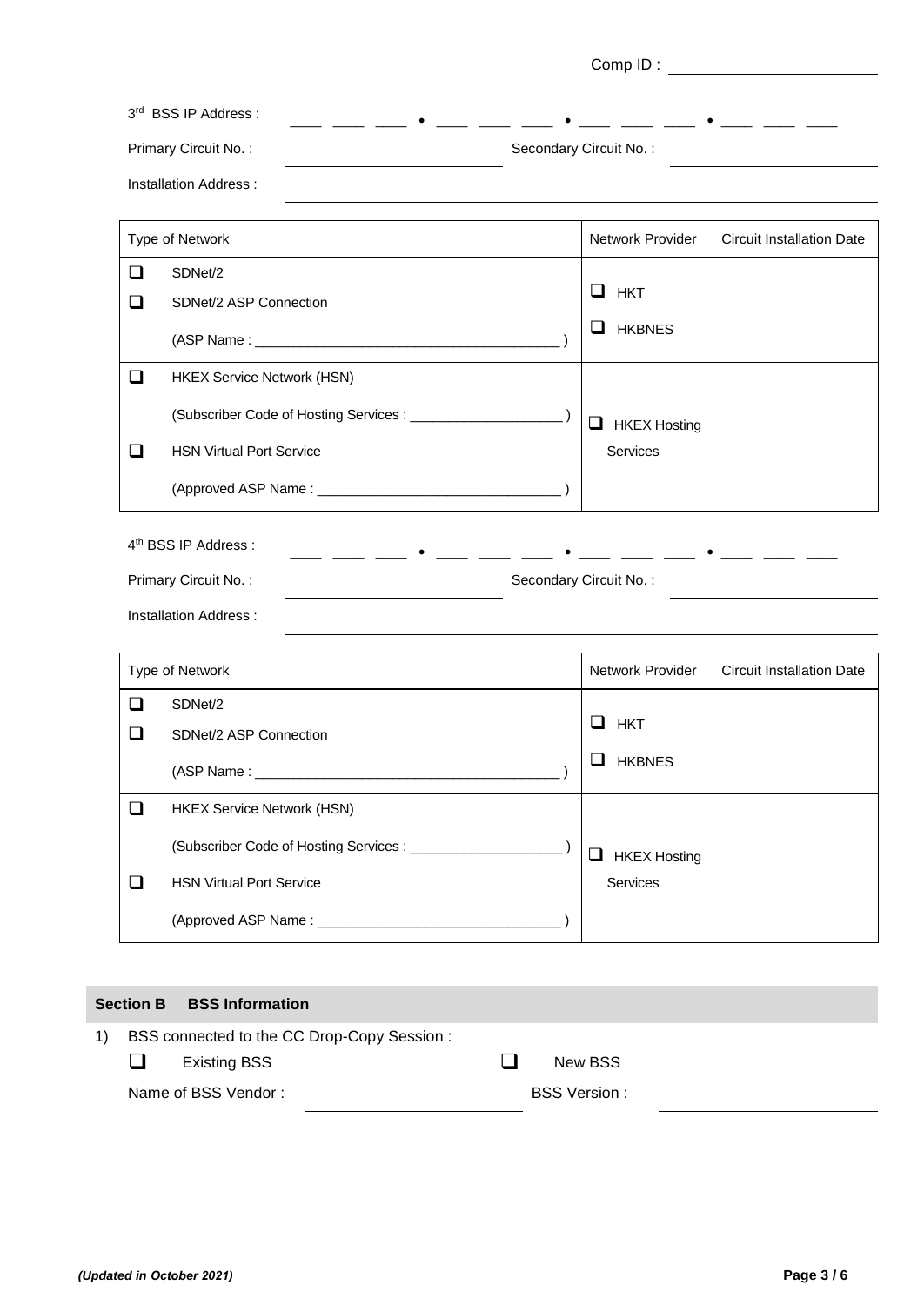## **Section C Broker Number Assignment**

1) Broker Number<sup>(Note 1)</sup> to be assigned to CC Drop-Copy Session<sup>(Note 2)</sup>:

| <b>Comp ID for CCCG</b><br><b>Session</b> | <b>Corresponding Broker Number to be assigned to CC Drop-Copy Session</b> |  |  |  |  |  |  |
|-------------------------------------------|---------------------------------------------------------------------------|--|--|--|--|--|--|
|                                           |                                                                           |  |  |  |  |  |  |
|                                           |                                                                           |  |  |  |  |  |  |
|                                           |                                                                           |  |  |  |  |  |  |
|                                           |                                                                           |  |  |  |  |  |  |
|                                           |                                                                           |  |  |  |  |  |  |
|                                           |                                                                           |  |  |  |  |  |  |
|                                           |                                                                           |  |  |  |  |  |  |
|                                           |                                                                           |  |  |  |  |  |  |
|                                           |                                                                           |  |  |  |  |  |  |
|                                           |                                                                           |  |  |  |  |  |  |

*Note: (1) EPs who wish to receive orders and trades or trades only of the selected broker number via CC Drop-Copy session must be specified in the above table. It may include broker number originally assigned to CCCG session.* 

*(2) Please note that CC Drop-Copy session cannot receive orders and trades from Broker Number(s) assigned to OTP-C trading device.*

## **Section D Change the Broker Number assignment in existing CC Drop-Copy Session**

1) Require to ADD the below broker number(s) in the existing CC Drop-Copy Session :

| <b>Comp ID for CC</b><br>Drop-Copy Session) | <b>Corresponding Broker Number(s)</b> |  |  |  |  |  |  |  |
|---------------------------------------------|---------------------------------------|--|--|--|--|--|--|--|
|                                             |                                       |  |  |  |  |  |  |  |
|                                             |                                       |  |  |  |  |  |  |  |

2) Require to REMOVE the below broker number(s) from the existing CC Drop-Copy Session :

| (Comp ID for CC<br>Drop-Copy Session) | <b>Corresponding Broker Number(s)</b> |  |  |  |  |  |  |  |
|---------------------------------------|---------------------------------------|--|--|--|--|--|--|--|
|                                       |                                       |  |  |  |  |  |  |  |
|                                       |                                       |  |  |  |  |  |  |  |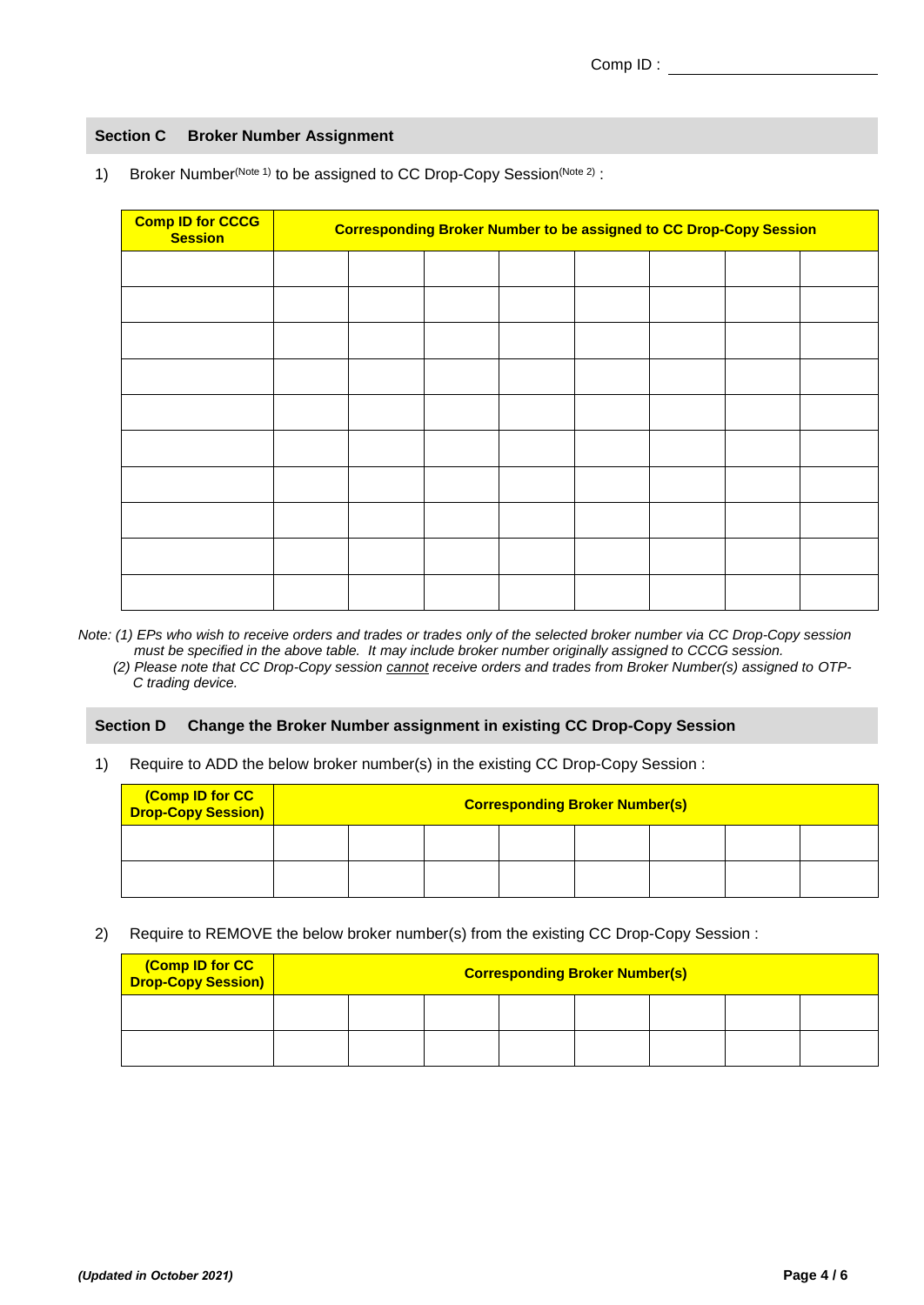| <b>Section E</b> Declaration by Participant |  |
|---------------------------------------------|--|
|                                             |  |

We,

(Name of Exchange Participant)

- 1. consent to the processing of personal data in accordance with the Privacy Policy Statement included in this form;
- 2. acknowledge that HKEX and its subsidiaries endeavour to ensure the accuracy and reliability of the data from CC Drop-Copy session, but do not guarantee its accuracy and reliability and accept no liability (whether in tort or contract or otherwise) for any loss or damage arising from any inaccuracy or omission or from any decision, action or non-action based on or in reliance upon data from CC Drop-Copy session;
- 3. commit to pay for the relevant fees and charges applicable for this Application; and
- 4. have read the explanatory note of the application form.

| Signature of Responsible<br>Officer with Company Chop | Date |  |
|-------------------------------------------------------|------|--|
| Name of Responsible Officer                           |      |  |